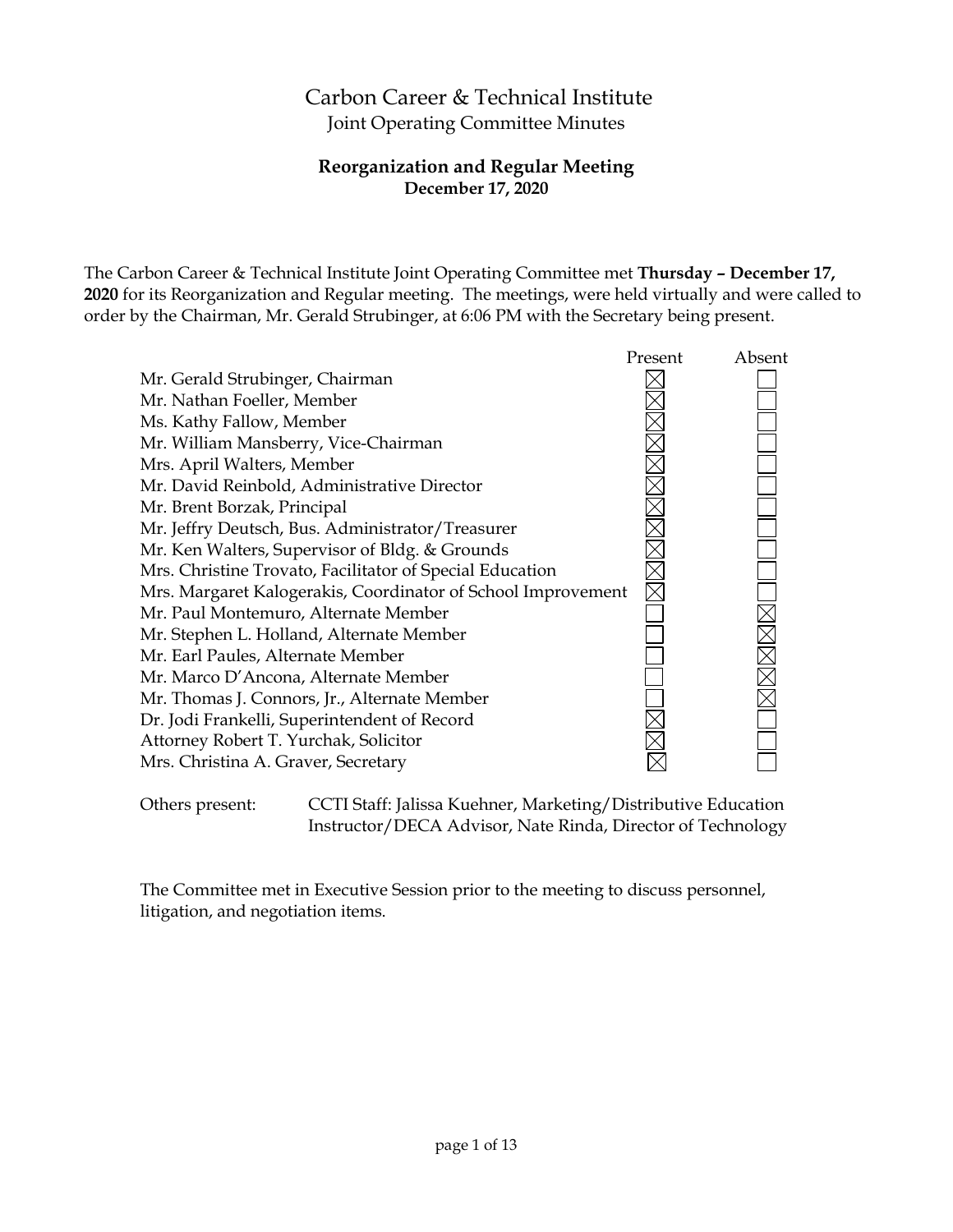### *Reorganization Meeting*

#### **Letters of Appointment**

A. MOTION by Mr. Foeller, SECONDED by Mr. Mansberry to acknowledge receipt of Letters of Appointment of Members of the Carbon Career & Technical Institute Joint Operating Committee (3-Year Term – December 2020 through December 2023):

> Lehighton Area School District – Mr. Nathan Foeller Panther Valley School District – Mr. William Mansberry

VOTE: YES - 5 NO - 0 ABSENT - 0 ABSTENTIONS - 0 Motion carried.

#### **Election of Temporary Chairman**

Mr. Mansberry nominates Ms. Kathy Fallow for Temporary Chairman, SECONDED by Mr. Strubinger.

MOTION by Mr. Mansberry to close the nominations for and appoint Ms. Kathy Follow as Temporary Chairman. SECONDED by Mr. Foeller.

ROLL CALL VOTE:<br>
Mr. Strubinger - Jim Thorpe<br>
Mr. Foeller - Lehighton<br>
Ms. Fallow - Palmerton Mr. Strubinger - Jim Thorpe Mr. Foeller - Lehighton Ms. Fallow - Palmerton Mr. Mansberry - Panther Valley Mrs. Walters - Weatherly Motion carried.

(The Secretary casts the ballot electing Ms. Kathy Fallow as Temporary Chairman.)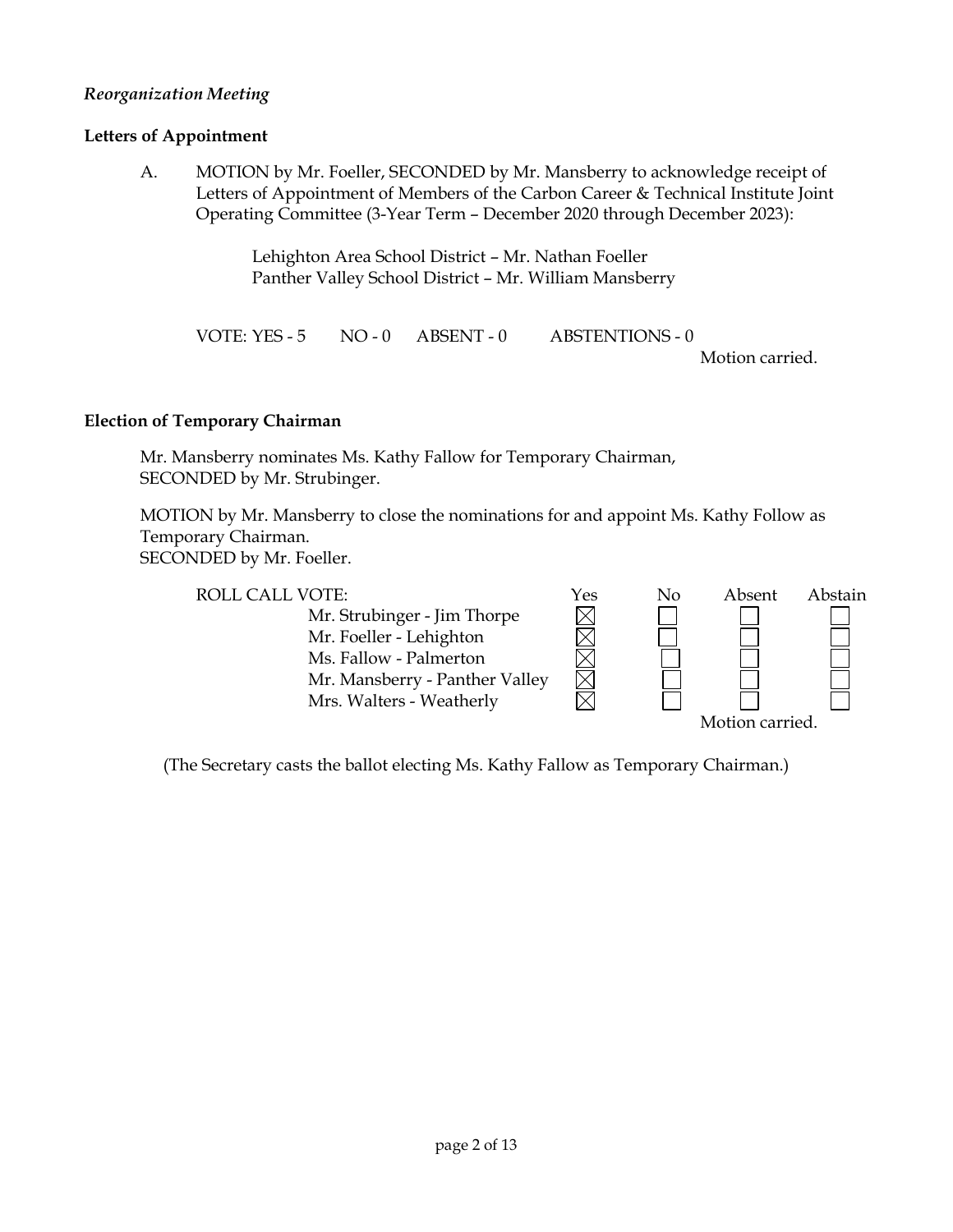#### **Election of Chairman**

Mr. Mansberry nominates Mr. Gerald Strubinger for Chairman, SECONDED by Ms. Fallow.

MOTION by Mr. Mansberry to close the nominations for and appoint Mr. Gerald Strubinger as Chairman.

SECONDED by Mr. Foeller.



(The Secretary casts the ballot electing Mr. Gerald Strubinger as Chairman.)

#### **Election of Vice-Chairman**

Mr. Strubinger nominates Mr. William Mansberry for Vice-Chairman, SECONDED by Mr. Foeller.

MOTION by Mr. Mansberry to close the nominations for and appoint Mr. William Mansberry as Vice-Chairman. SECONDED by Mr. Foeller.

ROLL CALL VOTE:<br>
Mr. Strubinger - Jim Thorpe<br>
Mr. Foeller - Lehighton<br>  $\boxtimes$ Mr. Strubinger - Jim Thorpe Mr. Foeller - Lehighton Ms. Fallow - Palmerton Mr. Mansberry - Panther Valley Mrs. Walters - Weatherly

Motion carried.

(The Secretary casts the ballot electing Mr. William Mansberry as Vice-Chairman.)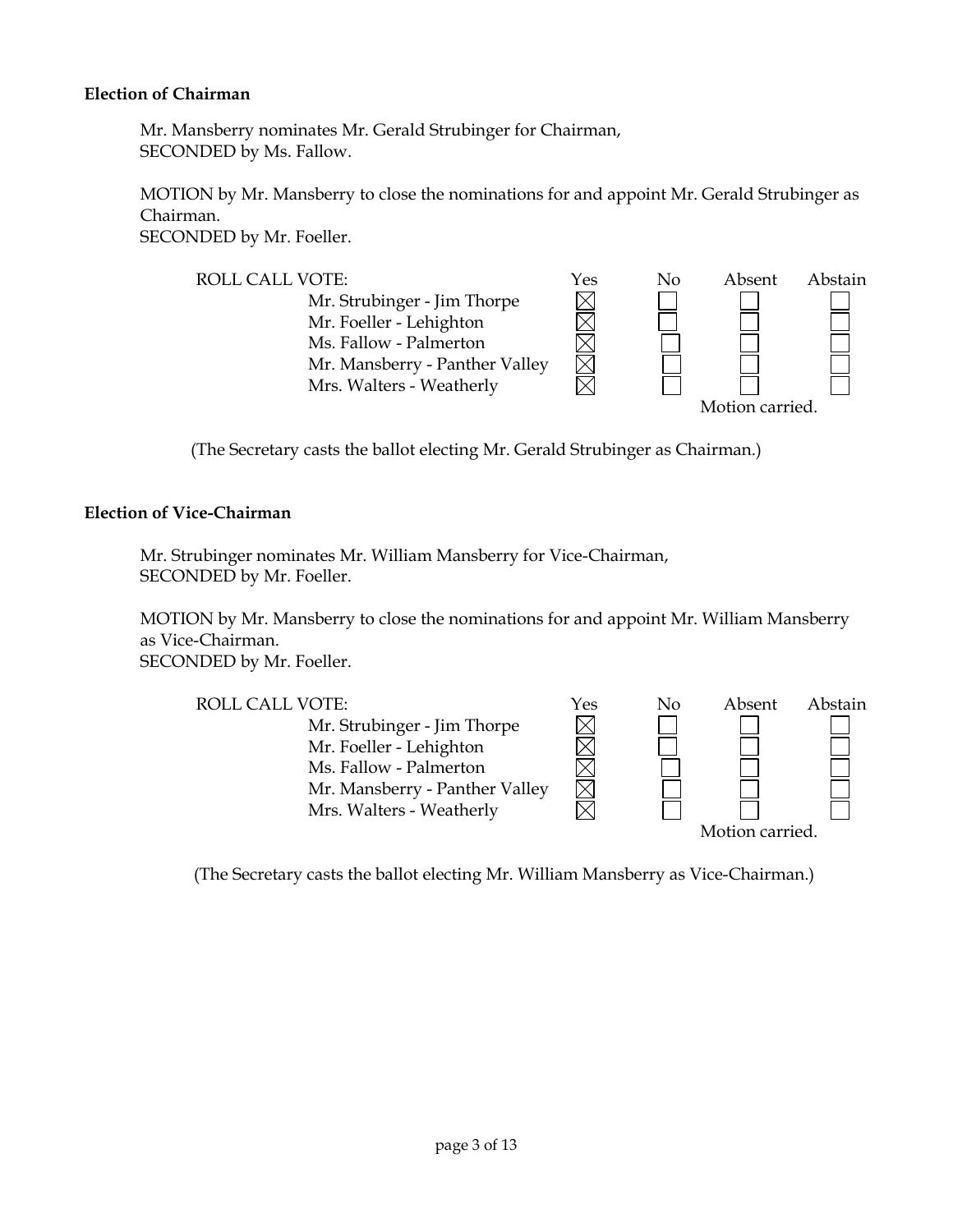#### **Monthly Meetings**

A. MOTION by Mr. Mansberry, SECONDED by Mrs. Walters that the Regular Monthly Meetings of the Carbon Career & Technical Institute Joint Operating Committee be held on the 3rd Thursday of each month during 2021 at the times listed as follows:

> Executive Session: 5:00 PM Regular Meeting: 6:00 PM

Meetings will be held virtually until further notice.

VOTE: YES - 5 NO - 0 ABSENT - 0 ABSTENTIONS - 0

Motion carried.

#### **Superintendent's Advisory Council Meetings**

A. MOTION by Mr. Mansberry, SECONDED by Ms. Fallow that the Meetings of the Carbon County Superintendent's Advisory Council be held as follows:

| August 16, 2021  |                       |              | March 15, 2021 |  |  |
|------------------|-----------------------|--------------|----------------|--|--|
| October 18, 2021 |                       | May 17, 2021 |                |  |  |
| ABSTENTIONS - 0  | $NO - 0$ $ABSENT - 0$ |              | VOTE: YES - 5  |  |  |
| Motion carried.  |                       |              |                |  |  |

### *Regular Meeting*

#### **Approval of Minutes**

A. MOTION by Mr. Mansberry, SECONDED by Mr. Foeller to approve the Minutes of the November 19, 2020 Regular Meeting.

VOTE: YES - 5 NO - 0 ABSENT - 0 ABSTENTIONS - 0

Motion carried.

### **Public Comment**

NONE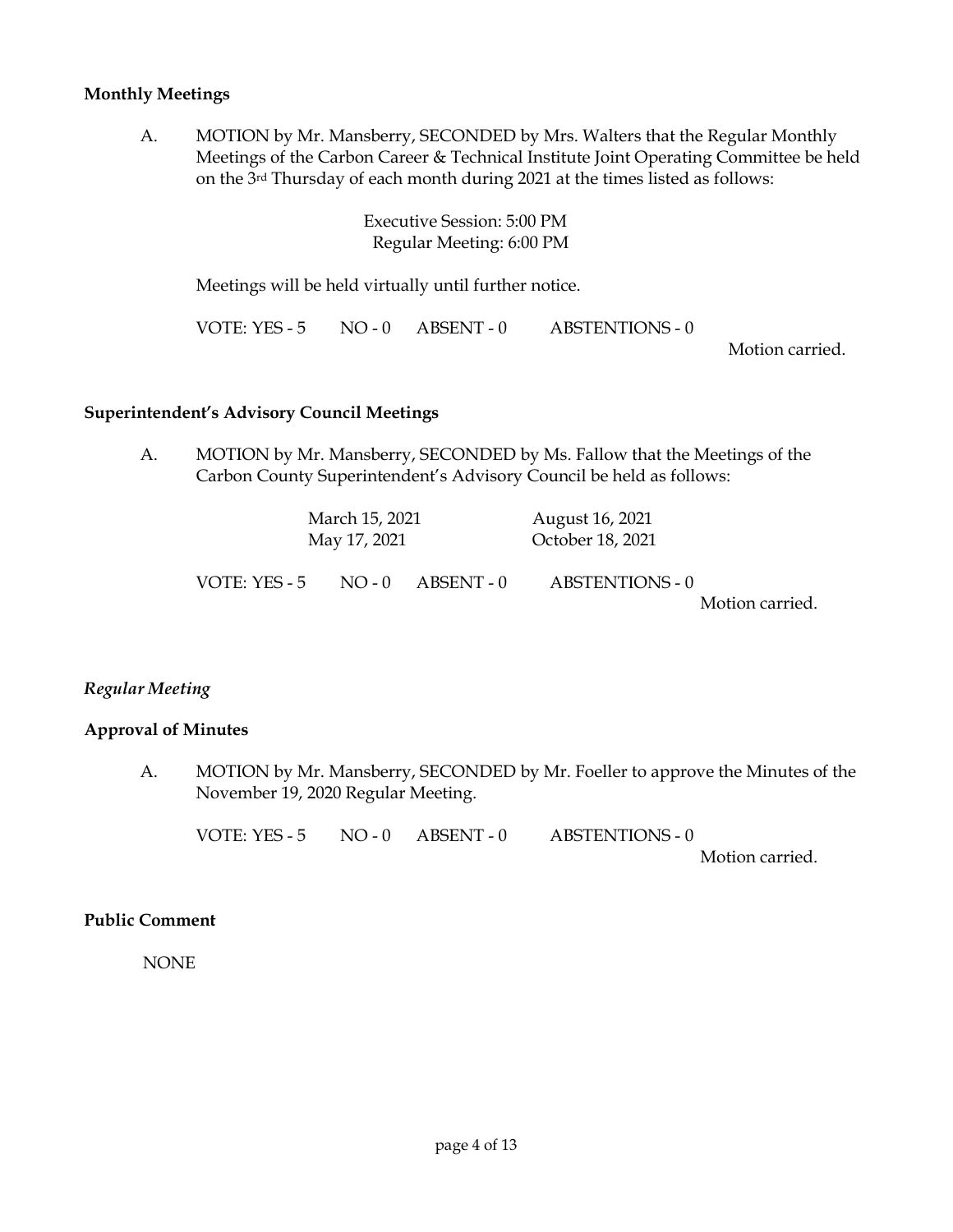### **Approval of Treasurer's Report (November 2020)**

A. MOTION by Mr. Mansberry, SECONDED by Ms. Fallow to approve the Treasurer's Report for November 2020 showing a final balance of \$5,818,113.94 in the General Fund, and \$72,087.95 in the Student Activities Account.



#### **Approval of Payment of Bills**

A. MOTION by Mr. Mansberry, SECONDED by Mr. Foeller to approve Payment of Bills - General Fund and Other Accounts.

Mr. Strubinger - Jim Thorpe Mr. Foeller - Lehighton Ms. Fallow - Palmerton Mr. Mansberry - Panther Valley Mrs. Walters - Weatherly



### **Administrative Reports**

- Director's Report Mr. Dave Reinbold, Administrative Director
	- o Mr. Reinbold read a thank you letter received from the following CCTI Cosmetology graduates after receiving reimbursement for their individual license fee: Jakelyn Johnston-Coady, Abigail Oplinger, Brianna Sell, Julia Anthony, Hannah Schappell, Marie Evans, and Mikayla Purdy.
	- o Mr. Reinbold introduced Jalissa Kuehner, Marketing/Distributive Education Instructor and DECA Major Advisor
		- Ms. Kuehner reported that the DECA District competition took place last week with the results coming in today. She thanked the Joint Operating Committee and Administration for their financial support covering the DECA fees for participating students. CCTI finished with four 4<sup>th</sup> place winners, four 3<sup>rd</sup> place winners, three 2<sup>nd</sup> place winners, and two 1<sup>st</sup> place winners. She stated that although this year proposed many challenges her students have been learning how to take, edit, and make videos which only assisted them when competing. All of these students will be continuing on to DECA State competition. The DECA district competition is available for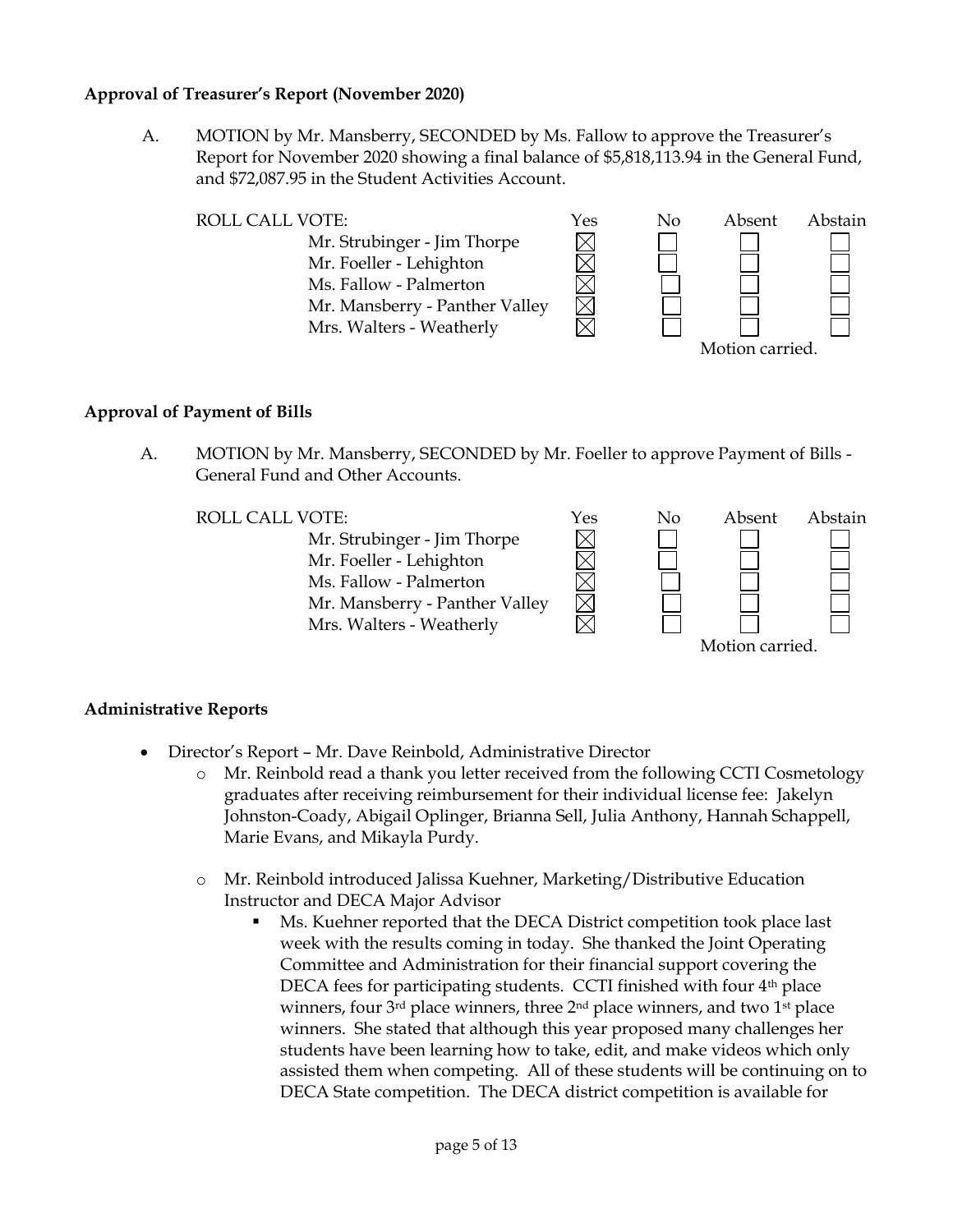viewing and will be shared with the JOC members.

- Principal's Report Mr. Brent Borzak
	- o As we progress closer to the New Year, the first half of this school year has been a new teaching and learning experience for students and staff. It has been as productive and consistent as possible. As we transitioned to fully remote instruction, I am proud of the work all of the CCTI staff has done to keep things moving along smoothly. The planning and preparation has paid off. Communication from CCTI is ongoing with all stakeholders on a continual basis. Administration and mentors have been working with and mentoring all new staff members. Over thirty students in the DECA student organization competed virtually in the district competition held the week of December  $1<sup>st</sup>$ . We are all optimistic moving into 2021 and look forward to a successful completion of this school year.
- Facilitator of Special Education Report Mrs. Christine Trovato, Facilitator of Special Education
	- o Special Population Numbers Special Education Students - 86 students with IEPs Full time – 60 Half time – 25  $FLEX - 1$ Section 504 Plan students total # - 26 Homeless Students – 1 English Language Learners - 2
	- o Advocating for students
		- **Teachers continue to recommend students for Extra Help**
		- After School Math tutoring continues virtually
		- Frequent communication with students and parents is ongoing to motivate, prompt and encourage students
	- o Informational Purposes:
		- ELL update  $&$  Information
		- McKinney Vento general information/update
		- Special Education- What is FAPE? How do we ensure FAPE is provided?
- Building and Grounds Report Mr. Ken Walters, Supervisor of Buildings and Grounds
	- o Welding Technical Area Completed: Welding dust collector arms installed in-house by my team.
	- o Phone System

Work in Progress - Frontier to PTD Phone Service transition

• Cat 5 wiring to support this project was installed in-house by my team and we're waiting for Penteledata/Blue ridge cable to complete install of their equipment in order to complete changeover from Frontier communication.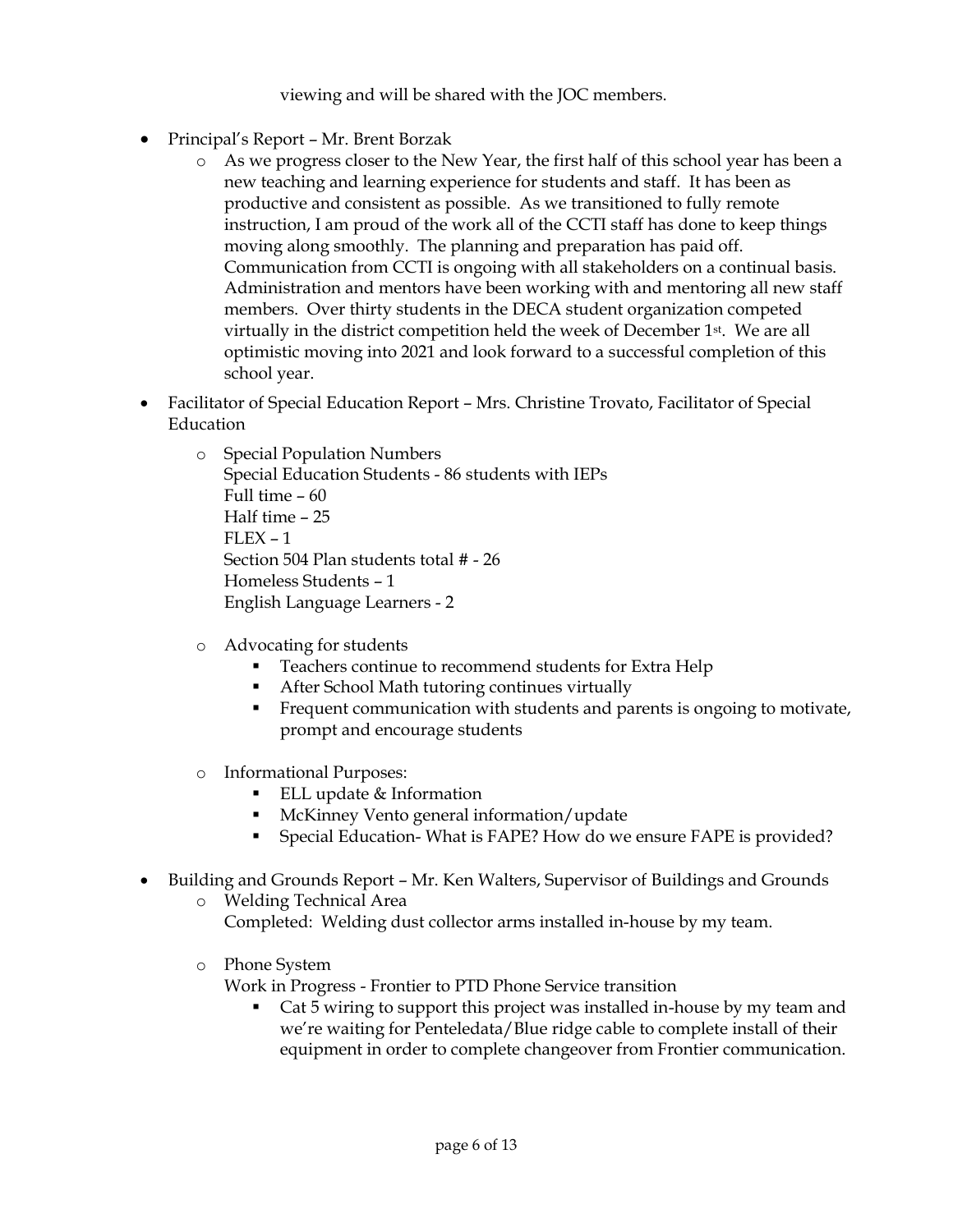- o Energy Savings project LED lighting retrofit project Work in Progress
	- Partnering with Cooper/Freidman Electric (distributer used on building project) and Fromm Electric, I have reviewed three different manufacturer's bulbs for interior use (Phase 1) Exterior will be (Phase 2)
	- Lighting Efficiency design, Keystone, and Sylvania. o Sample bulbs were received and tested.
	- Out of the three producers reviewed, Sylvania is the only one with any of its manufacturing processes being completed in the United States.
	- At a product cost of \$17,164 and labor being done in-house by my team the ROI will be less than 1.37 years as direct energy savings (lighting kwh usage cut by 50%). If I'd include the cost of change out of bulbs with regular fluorescent and ballasts due to age, the ROI is less than 1 year.
	- My plan is to begin this project immediately while students are virtual and upon their return to include Mr. Gower and the Electrical Distribution and Automation/Electrician students in the change out process. This will allow us to make significant progress with no disruption to teachers and students.
- o Modular Home Project

We do not currently have a customer for the 2020-2021 school year and are pursuing a customer to support a project in the upcoming school years. Please spread the word and have them reach out to me or Mr. Reinbold.

- Business Administrator's Report Mr. Jeffry P. Deutsch, Business Administrator
	- o 2019-2020 CCTI Audit Update: The three official audit reports (General Fund, Authority and Foundation) for the year ending 6/30/2020 are on the agenda for approval.
	- o 2021-2022 CCTI Budget Update:

The 2021-2022 CCTI Budget motion is on the agenda for approval. This motion forwards the 2021-2022 CCTI Budget to the five participating districts for their approval. There is a 1.6% increase in expenditures from budget year 2020-2021 to 2021-2022. Again, there will be no overall increase to the five participating school districts. 2021-2022 will mark the  $8<sup>th</sup>$  consecutive year of an overall zero budget increase to the five sending districts.

- Technology Report Mr. Nate Rinda, Director of Technology
	- o Google Chromebooks/Laptops Over 200 Deployed to those in need.
	- o AT&T Hot Spots (Filtered, CIPA Compliant) Over 40 Deployed to Staff and Students in need.
	- o CCTI Wireless Access Points Installed a mass software update to all 36 POE Access Points.
	- o Continued support/training to staff and students with Google Suite and all technology needs.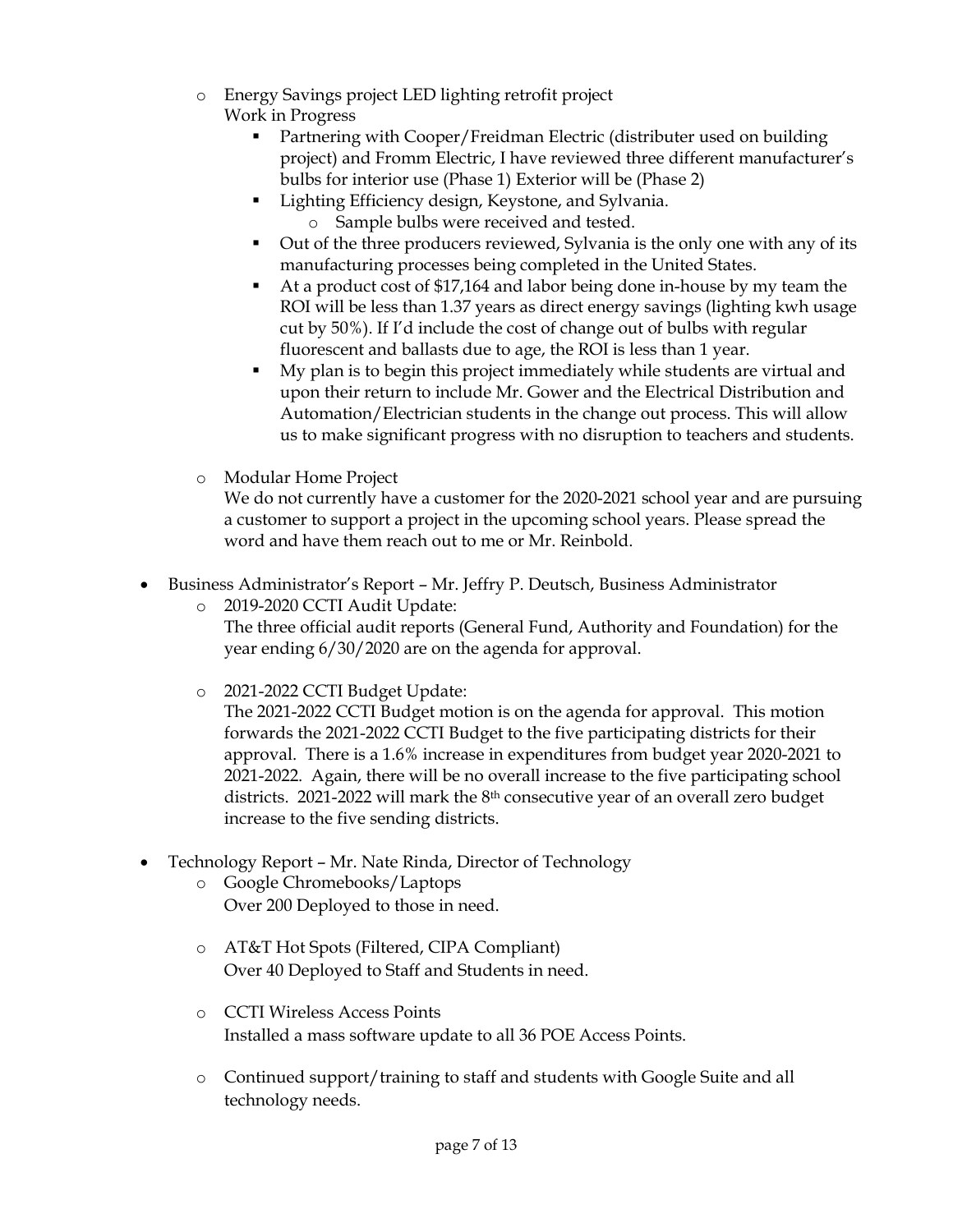- Superintendent of Record Report Dr. Jodi Frankelli, Palmerton Area School District Superintendent
	- o Nothing to report at this time.

# **Letters of Appointment**

MOTION by Mr. Mansberry, SECONDED by Mr. Foeller that the following motions be approved:

# **Letters of Appointment Acknowledged**

A. to acknowledge receipt of the Letters of Appointment of Alternate Representatives to the Carbon Career & Technical Institute Joint Operating Committee (1-Year Term – December 2020 through December 2021):

Lehighton Area School District – Mr. Stephen L. Holland

Palmerton Area School District – Mr. Earl Paules

Panther Valley School District – Mr. Marco D'Ancona

Weatherly Area School District – Mr. Thomas J. Connors. Jr.

# **Letter of Appointment Acknowledged**

B. to acknowledge receipt of the Letter of Appointment to the Carbon Career & Technical Institute Authority (5 Year Term – January 2020 through January 2025):

Weatherly Area School District – Mr. Lee Zink

VOTE: YES - 5 NO - 0 ABSENT - 0 ABSTENTIONS - 0

Motions carried.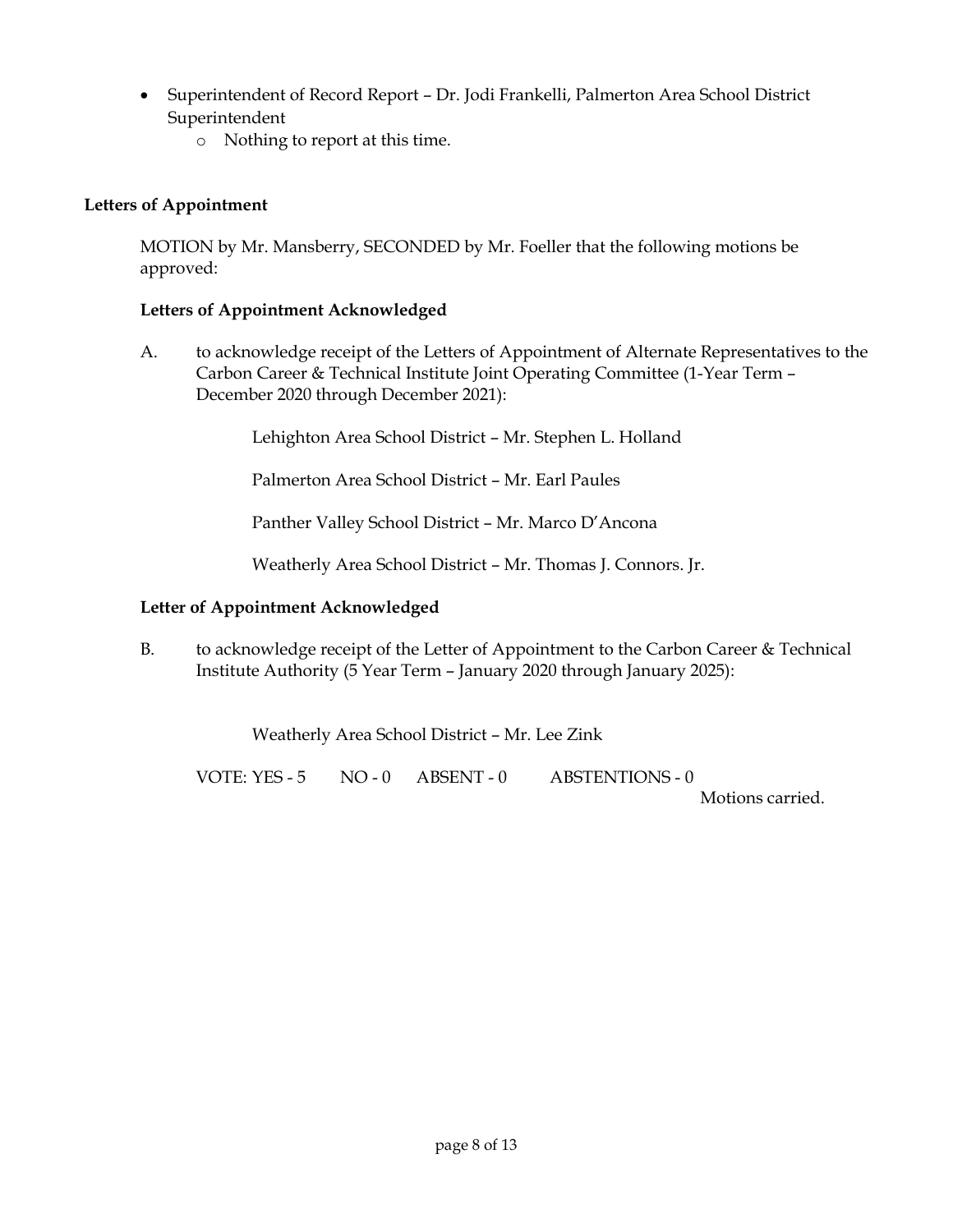### **Items of Business**

# *Personnel*

MOTION by Mr. Mansberry, SECONDED by Mr. Foeller that the following motions be approved:

## **Sabbatical Leave Request Approved**

A. that the request for Sabbatical Leave for the Spring Semester of the 2020-2021 school year and the Fall Semester of the 2021-2022 school year, commencing on or about January 27, 2021, submitted by Anna Leigh Conway, Science Teacher, be approved as per the conditions of the adopted/revised Sabbatical Leave Policy (#438), noting that Mrs. Conway has been employed by Carbon Career & Technical Institute as a Professional Employee and has met all of the requirements set forth in the School Code of 1949, as amended.

# **CCTI Local Advisory (Participatory Planning) Committee Members Approved**

- B. to approve the following individuals as members of the CCTI Local Advisory (Participatory Planning) Committee for the 2020-2021 school year:
	- Franklin Andreas Marlyn Kissner Lisa Perry Philip Binder Diane Luicana Robyn Plesniarski John Drury Toni Macaluso Bill Richards Shannon Eidem Candy Madera Joseph Sebelin Ron Fritz **Fritz** Jaime Mendes Rachel Strucko Francine Kluck **Jeanne Miller** Alice Wanamaker Kathy Henderson Steve Ohl Garry Wentz

### **Teacher Mentor Reaffirmed**

C. to reaffirm the following individual as Teacher Mentor for the period of March 9, 2020 through December 31, 2020 at the established stipend of \$750.00 as indicated below:

> Michele Dominic – Michael Gower, Electrical Distribution & Automation/Electrician Instructor

# **School-Wide Co-Curricular Activities and Student/Club Organization Advisorship Reaffirmed**

D. to reaffirm the following individual as School-Wide Co-Curricular Activities and Student Club/Organization Advisor at the pro-rated established rate for the 2020-2021 school year and based on the job description:

HOSA – Michele Dominic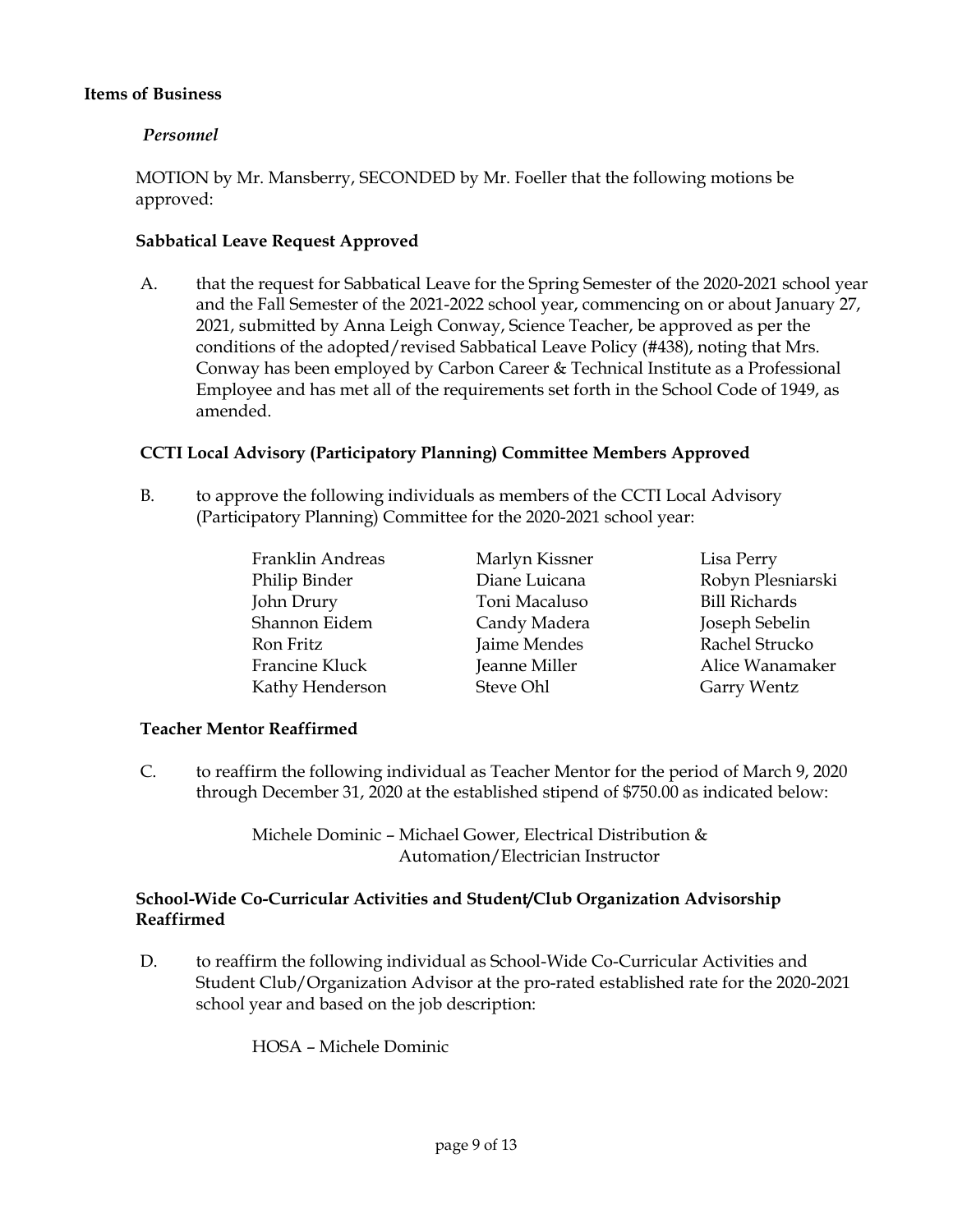### **Substitutes Approved**

- E. that the below listed individual be approved to substitute for the 2020-2021 school year at the established rate, as follows:
	- Holly Richards School Nurse
	- Maya Kowalcyk Teacher, Instructional Aide

#### **Letter of Resignation Accepted**

F. to accept the letter of resignation received from Dennis Sites, Auto Collision Repair Instructional Aide, effective December 21, 2020.

#### **Intermittent Family Medical Leave Approved**

G. to approve intermittent Family Medical Leave time for employee #05986, effective January 8, 2021 through January 21, 2021.

#### ROLL CALL VOTE:  $\gamma$ es No Absent Abstain



### *Education*

NONE

### *Budget & Finance*

MOTION by Mr. Mansberry, SECONDED by Mr. Foeller that the following motions be approved:

#### **2021-2022 Proposed Secondary Budget Approved**

- A. to approve the 2021-2022 Proposed Secondary Budget for Carbon Career & Technical Institute, calling for Receipts and Expenditures in the amount of \$8,851,959 to be forwarded as presented to the Boards of School Directors in each of the participating school districts for final adoption by Resolution.
	- Note: The 2021-2022 proposed CCTI Budget represents a 0.00% increase in district member share compared to the 2020-2021 year increase of 0.00% compared to the 2019-2020 year increase of 0.00%, the 2018-2019 year increase of 0.00%, the 2017- 2018 year increase of 0.00%, and the 2016-2017 year increase of 0.00%, the 2015-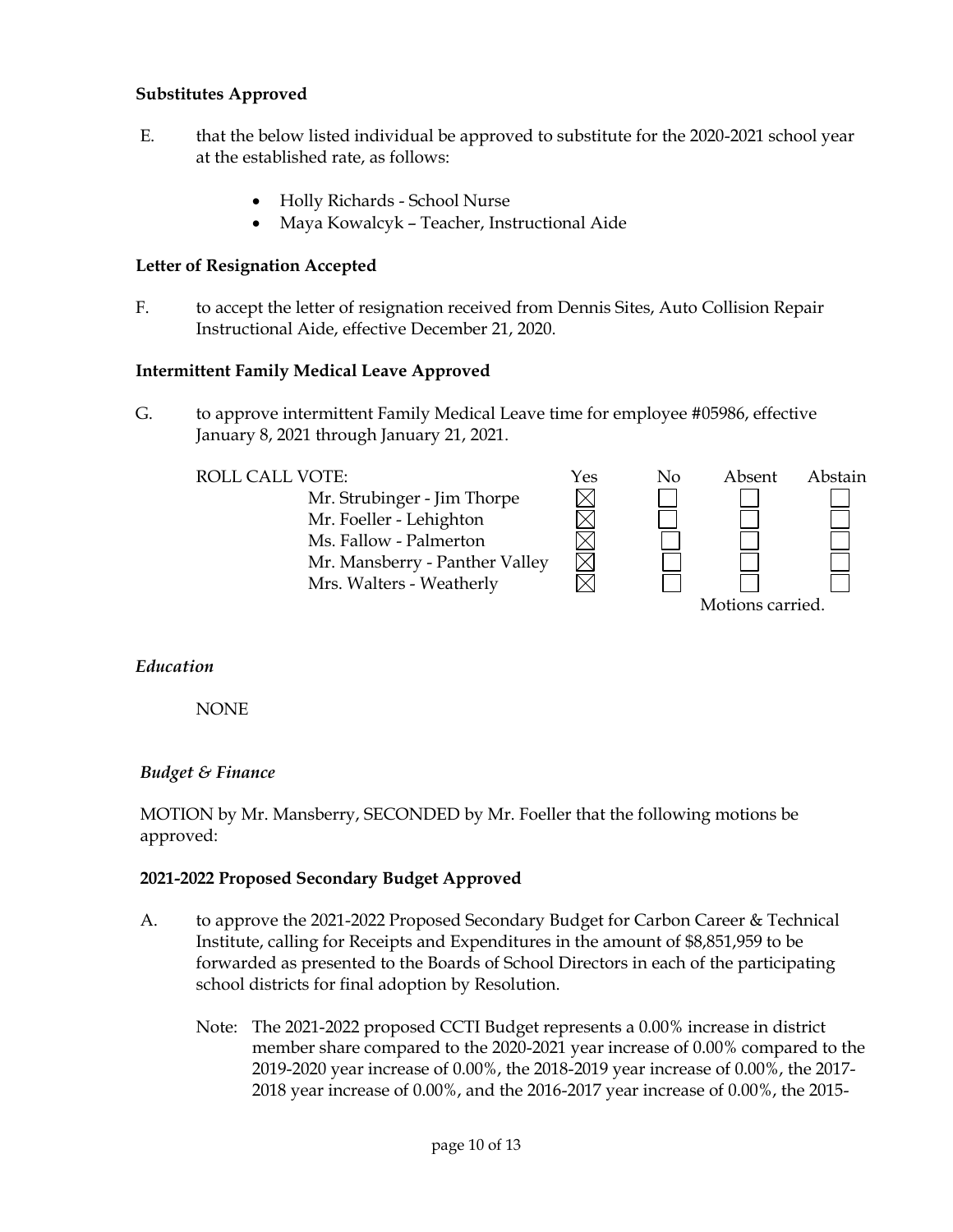2016 year increase of 0.00%, the 2014-2015 year increase of 0.00%, and the 2013- 2014 year increase of 0.50%.

# **CCTI General Fund Audit Accepted**

B. that the Audit Report for the Carbon Career & Technical Institute submitted by Kirk, Summa & Company (East Stroudsburg, PA) for the Fiscal Year ending June 30, 2020 be accepted, as presented.

Note: No findings for the 2019-2020 General Fund Audit.

### **CCAVTS Authority Audit Accepted**

C. that the Audit Report for the Carbon County Area Vocational-Technical School Authority submitted by Kirk, Summa & Company (East Stroudsburg, PA) for the Fiscal Year ending June 30, 2020, be accepted as presented.

Note: No findings for the 2019-2020 Authority Audit.

### **CCAVTS Foundation Audit Accepted**

D. that the Audit Report for the Carbon County Area Vocational-Technical School Foundation submitted by Kirk, Summa & Company (East Stroudsburg, PA) for the Fiscal Year ending June 30, 2020, be accepted as presented.

Note: No findings for the 2019-2020 Foundation Audit.

| ROLL CALL VOTE:                | Yes | No               | Absent | Abstain |  |
|--------------------------------|-----|------------------|--------|---------|--|
| Mr. Strubinger - Jim Thorpe    |     |                  |        |         |  |
| Mr. Foeller - Lehighton        |     |                  |        |         |  |
| Ms. Fallow - Palmerton         |     |                  |        |         |  |
| Mr. Mansberry - Panther Valley |     |                  |        |         |  |
| Mrs. Walters - Weatherly       |     |                  |        |         |  |
|                                |     | Motions carried. |        |         |  |

*Buildings & Grounds*

NONE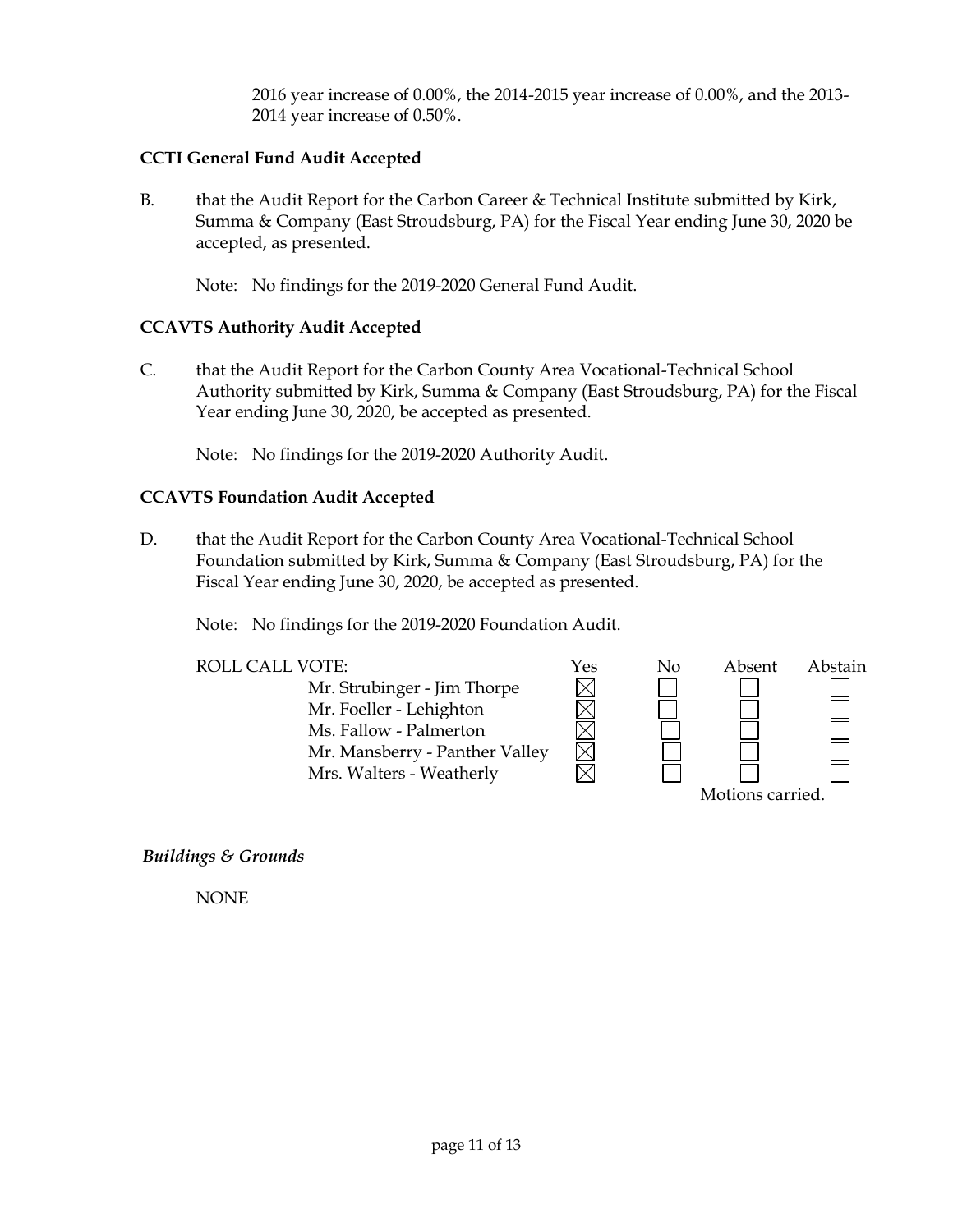### *Administrative*

### **Agreement Approved**

A. MOTION by Mr. Mansberry, SECONDED by Ms. Fallow to approve the agreement between the Carbon Career & Technical Institute Joint Operating Committee and Sue Ann Gerhard, Administrative Assistant – Student Support Services, as presented.

ROLL CALL VOTE:<br>
Mr. Strubinger – Jim Thorpe<br>
Mr. Foeller - Lehighton<br>
Ms. Fallow - Palmerton Mr. Strubinger – Jim Thorpe Mr. Foeller - Lehighton Ms. Fallow - Palmerton Mr. Mansberry - Panther Valley Mrs. Walters - Weatherly Motion carried.

#### **Reports**

#### **Foundation Report Accepted**

A. MOTION by Mr. Mansberry SECONDED by Mr. Foeller to accept the Carbon Career & Technical Institute Foundation Report, as presented.

Note: The balance in this account stands at \$1,369.36.

VOTE: YES - 5 NO - 0 ABSENT - 0 ABSTENTIONS - 0

Motion carried.

### **Administrative Reports**

- A. MOTION by Mr. Mansberry, SECONDED by Ms. Fallow to accept Administrative Reports from the following:
	- a. Mr. Brent Borzak, Principal
	- b. Mrs. Christine Trovato, Facilitator of Special Education
	- c. Mrs. Francine Kluck, Adult Education Site Supervisor

VOTE: YES - 5 NO - 0 ABSENT - 0 ABSTENTIONS - 0

Motion carried.

### **Old Business**

NONE